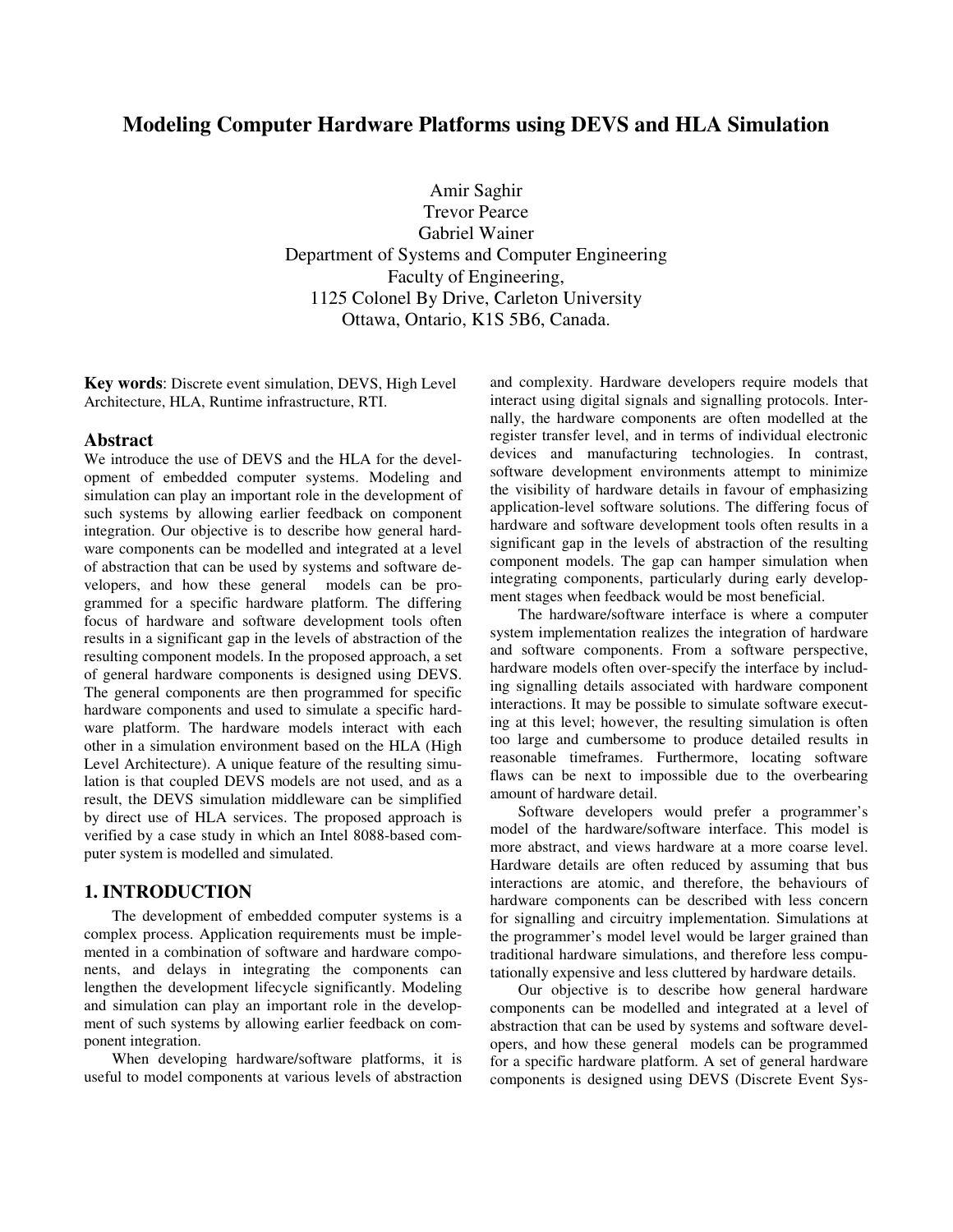tems specifications) [1]. The general components are programmed for specific hardware components and used to simulate a specific hardware platform. The hardware models interact with each other in a simulation environment based on the HLA (High Level Architecture) [7]. This proposed approach is verified by a case study in which an Intel 8088 based computer system is modelled and simulated.

This next section provides a brief introduction to DEVS and the HLA. Section 3 describes how we model general hardware components using DEVS, and how these models interact with using RTI services. The case study in Section 4 shows the refinement of the general models for a simple Intel 8088-based platform. The simulation results of the case study are then used to verify the proposed approach.

### **2. DEVS and the HLA**

DEVS is a well-defined modeling and simulation framework that can express hierarchical, modular, discrete event models. A DEVS model evolves by changes in state variables through the occurrence of events and elapsed time. The DEVS formalism focuses on the changes of the variable values, and generates time segments that are piecewise constant. An important aspect of the formalism is that the time intervals are continuous. There are two types of models: atomic (behavioural) and coupled (structural) [1]. Since coupled models are not used in the research, they are not discussed in any detail here.

A DEVS atomic model (AM) specifies a system's response to input events in terms of states, transitions, timing constraints, and output events. An atomic model is defined formally as:

AM = 
$$
\langle X, S, Y, \delta_{int}, \delta_{ext}, \delta_{con}, \lambda, ta \rangle
$$

Where

**X** is the input events set.

**S** is the state set.

**Y** is the output events set.

 $\delta_{\text{int}}$  is the internal transition function.

 $\delta_{ext}$  is the external transition function.

 $\delta_{\rm con}$  is the confluent transition function

 $\lambda$  is the output function.

**ta** is the time advance function.

The formal definition can be interpreted using the following operational rules. When an input event arrives, the  $\delta_{\rm ext}$  function accepts the input and changes the instance variable. If no further inputs arrive during a time interval specified by the ta function, then the  $\delta_{int}$  function changes the instance variable. Should an input arrive before the time interval elapses, then the  $\delta_{ext}$  function accepts the input and changes the instance variable. The  $\delta_{\text{con}}$  function resolves situations where events occur simultaneously.  $\delta_{\rm con}$  might specify, for example, the order in which the relevant functions should be performed. The  $\lambda$  function produces the output Y from the instance variables.

Various software tools have been developed to implement the DEVS formalism, including DEVS-C++ [4], CD++ [5] and DEVSim++ [6]. These tools provide methods to implement DEVS models and map them to a simulation engine so that the DEVS atomic and coupled models can interact with each other in a hierarchical simulation environment.

The HLA is an IEEE standard [7] for the interoperability of component-based simulations. The HLA promotes simulation interoperability, and encourages the reuse of models. The HLA provides a general framework, which defines the relationships among the components (called *federates*) of an HLA simulation (called a *federation*). The HLA Interface Specification defines the functional interface to the HLA RunTime Infrastructure (RTI) [8]. The RTI is a middleware layer that provides HLA services to federates and federations.

Previous efforts have been made to create HLAcompliant DEVS models, and to integrate DEVS simulators with the RTI [2]. These efforts allow re-use of the models and simulators, but require the DEVS simulation engine as an additional middleware layer. We propose a new distributed approach where all the hardware components are modelled as DEVS atomic models, and interact with each other using a HLA-compliant simulation engine. Although DEVS has already been used successfully for the modeling and simulation of hardware architectures [3], we wanted to experiment with a more direct approach to the interaction of DEVS models in an HLA simulation.

Figure 1.a) shows a general approach to modeling and simulation using DEVS and the HLA/RTI. Two layers of simulation middleware (e.g. the RTI and the DEVS simulator) are on top of each other. The DEVS simulation layer is



Figure 1: (a) DEVS/HLA general approach. (b) A model of the proposed solution.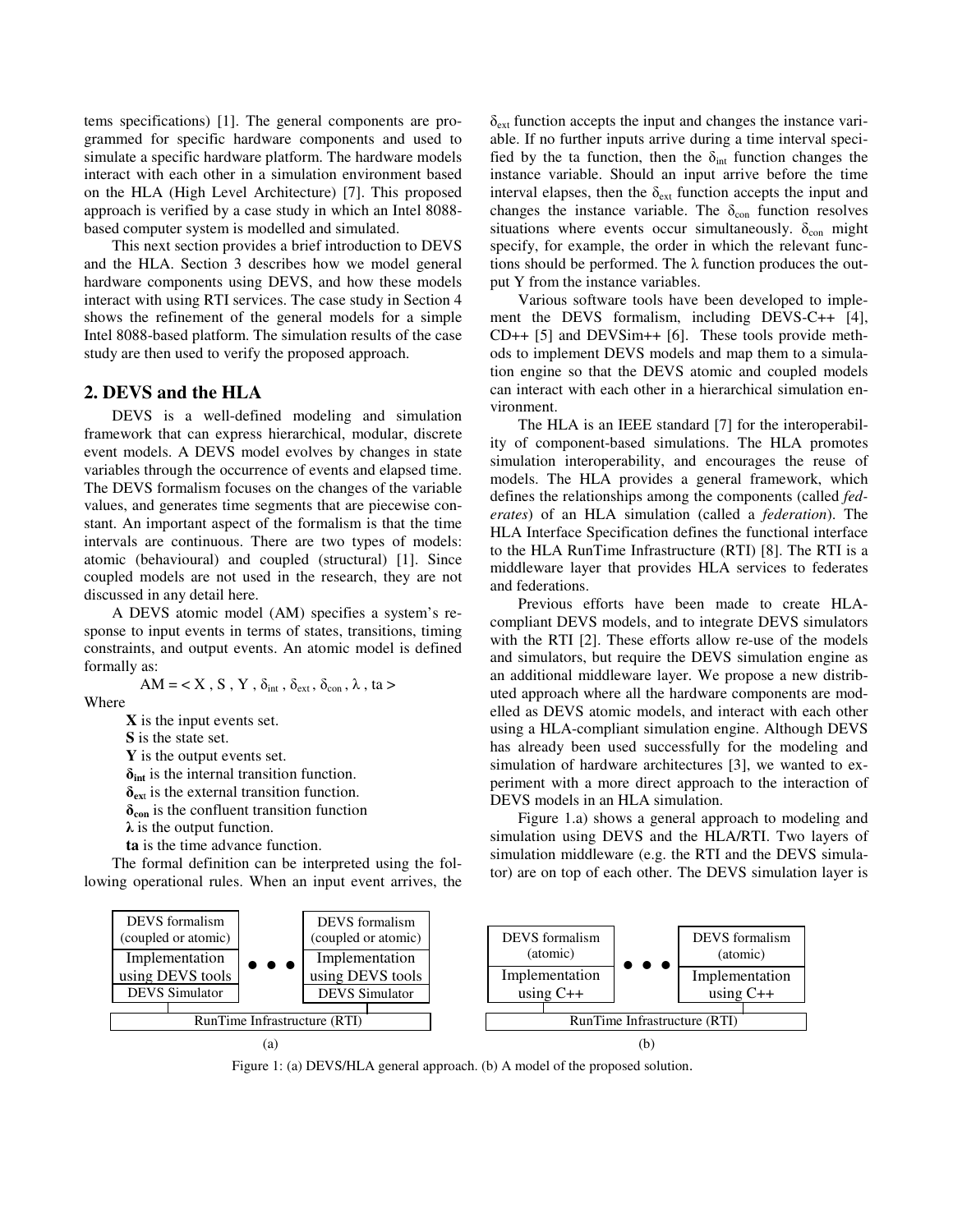

Figure 2: System-level block diagram for a Hardware platform simulator.

required to support the execution of DEVS coupled models. DEVS tools include complex simulation and coordination engines in order to manage/synchronize the different components. Such engines require additional message translation functionality to work with the RTI layer. Zeigler [2] has shown how to adapt the DEVS-C++ tool to the HLA/RTI structure. This is quite useful to reuse old simulations developed under the DEVS-C++ tool but suffers from the extra layer of DEVS middleware.

Figure 1(b) shows our proposed approach to model general hardware components using DEVS, and then simulate compositions of components above the RTI. We use only DEVS atomic models, and as a result, RTI services can be used to control the models directly. By using only DEVS atomic models, the extra layer of DEVS middleware to support coupled models is not required. Atomic models are a simple concept, and easily reusable for future developments.

## **3. HARDWARE PLATFORM MODELS**

Figure 2 shows a system level block diagram for a simple hardware platform simulator consisting of the Processor, Bus controller, Memory, Interrupt Controller and Signal Generator modules. The Processor module has been shown divided into the: Execution Unit (EU) that is responsible for decoding and executing all instructions, the Bus Interface Unit (BIU) that is responsible for performing all external bus operations, and the Control Unit (CU) that is responsible for possible processor configuration modes (e.g. the maximum/minimum modes of the Intel 8088) and interrupt signals from other devices. Only a single master device is present in the system, and therefore a bus arbiter component has not been included. The framework assumes atomic bus cycles, hence none of the detailed signalling protocols within a bus cycle are addressed in the component models. Each of the modules is specified as a DEVS atomic model, and is realized as an HLA federate. The federates collectively form a federation interacting on the RTI.

As a representative organization of the modules, the DEVS atomic model of the memory module is given below (models of the remaining components can be found in [9]), and shown as a state machine in Figure 3.

Memory = 
$$
\langle X, Y, S, \delta_{int}, \delta_{ext}, \delta_{cont}, \lambda, ta \rangle
$$

 $X$  – Input events

- Address bus  $\in \{0...2^{AB\_Size}-1\}$ , where AB\_Size is a natural number defined in the processor module's parameters. To support access to all memory locations, Memory size  $(MS) \leq 2^{AB\_Size}$ .
- Data bus  $\in \{0... 2^{DB\_Size} 1\}$ , where DB\_Size is a natural number defined in the processor module's parameters.
- Read control signal  $\in \{0,1\}$  where 1 = Read and 0 = no operation specified.
- Write control signal  $\in \{0,1\}$  where 1 = Write and 0 = no operation specified.

#### Y – Output event set

- Data bus  $\in \{0... 2^{DB\_Size} 1\}$ , where DB\_Size is a natural number defined in the processor module's parameters.
- Data acknowledge signal (DTACK): informs the processor that the bus cycle has ended during an asynchronous processor's mode (e.g., Motorola 68000 series). DTACK  $\in \{0,1\}$  where  $1 = ACK$  and  $0 = no$  operation.



Figure 3: State diagram for the DEVS model of the Memory Module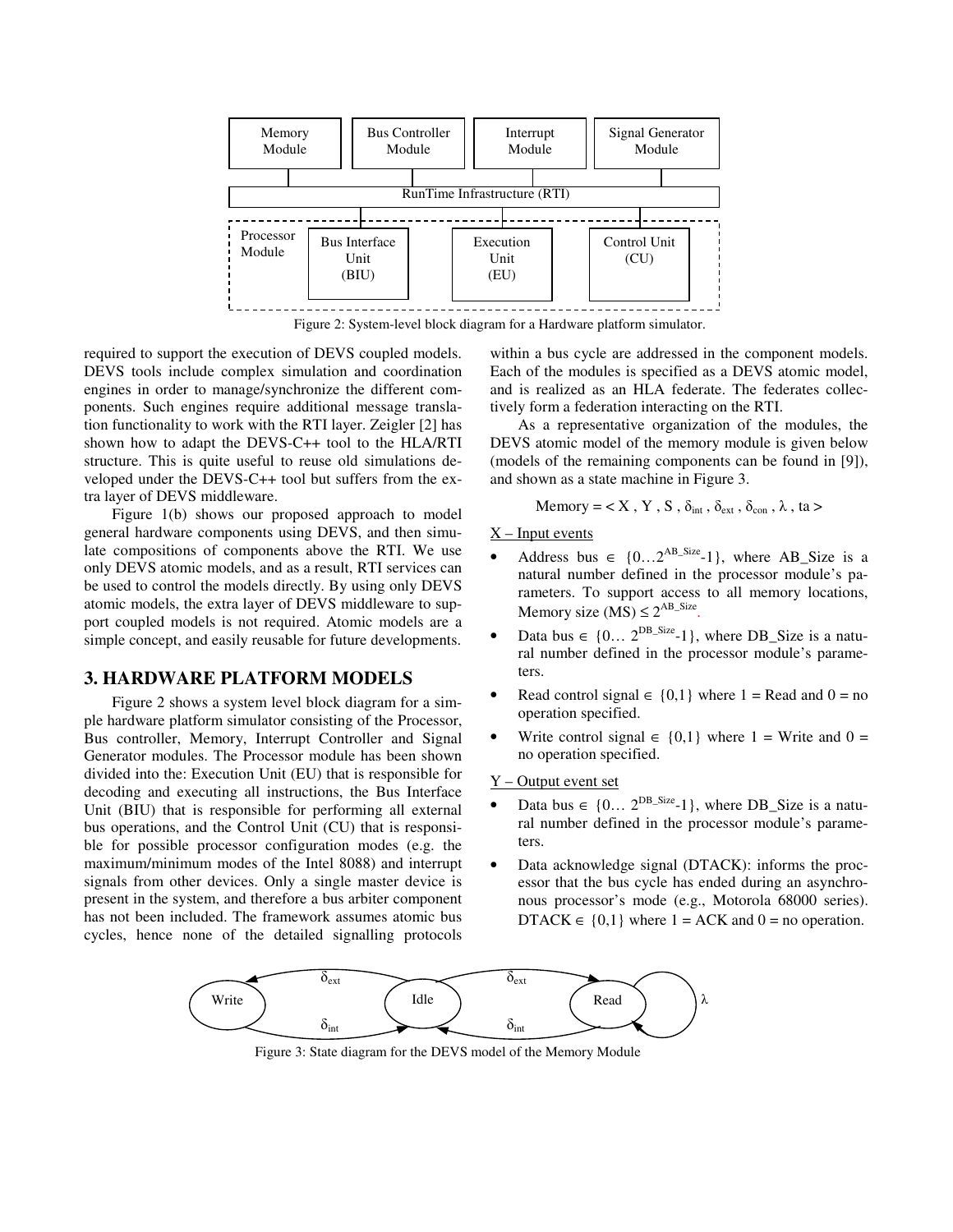### S – States

- Read state: In read state the memory module acquires data from the memory location as addressed by the address bus  $\{0... 2^{AB\_Size} - 1\}$ , waits until the ta function is elapsed and writes data to the data bus  $\{0... 2^{DB\_Size} - 1\}$ .
- Write state: In write state the memory module writes data, provided by the data bus  $\{0... 2^{DB\_Size}-1\}$ , to a memory location which is addressed by the address bus  ${0... 2^{AB\_Size}-1}$ . The module then waits until the ta function is elapsed.
- Idle state: In this state the module waits for the next  $\delta_{ext}$ . The delay function associated with this state  $\in$  R<sup>+</sup>.

#### $\delta_{ext}$  – External transition function

The  $\delta_{ext}$  starts with the arrival of read/write signal in the module. In case of write signal, the  $\delta_{ext}$  acquires the information from the address and data bus. In the case of a read signal, the  $\delta_{ext}$  only acquires the information from the address bus. As an example the state diagram for memory read and memory write during a minimum operation mode is shown in figure 3.

### $ta$  – Time advance function

The ta function introduces the time delay before scheduling the next action by the component. At this level of abstraction, the ta functions associated with read and write states are equivalent to one bus cycle. Figure 3 shows an example where the ta function is introduced in the read state before carrying out the  $\lambda$  function.

# $\lambda$  – Output function

The  $\lambda$  outputs the data on the data bus during the read cycle. For the case of Motorola 68000 series processors the DTACK signal is also sent out. As an example, see figure 3.

#### $\delta_{\text{int}}$  – Internal transition function

The  $\delta_{\text{int}}$  changes the internal state from Read or Write to the Idle state. The module stays in the Idle state until the

| <b>Op-code</b> | <b>Program Instruc-</b> | <b>Clock Cycle</b>          |
|----------------|-------------------------|-----------------------------|
| (Hex)          | tions                   |                             |
| <b>B500</b>    | MOV CH, 0               | 4                           |
| <b>BF0000</b>  | MOV DI, 0               | 4                           |
| <b>B102</b>    | MOV CL, 2               | 4                           |
| <b>BB0000</b>  | xyz: MOV BX, 00         | 4                           |
| 03DF           | ADD BX, DI              | 3                           |
| 882F           | MOV [BX], CH            | $9 + EA = 9 + 5 = 14$       |
| 47             | <b>INC DI</b>           | $\mathcal{D}_{\mathcal{L}}$ |
| 02E9           | ADD CH, CL              | 3                           |
| 83C70A         | CMP10, DI               | 4                           |
| 750D           | <b>JNE</b> xyz          | 4                           |
|                |                         | 16 (when jump executed)     |
| F <sub>4</sub> | HLT                     | 2                           |

Table 1: Main program code for the case study

next  $\delta_{\text{ext}}$ .

 $\delta_{\rm con}$  – Confluent transition function

The  $\delta_{\text{int}}$  has higher priority than the  $\delta_{\text{ext}}$ 

Figure 3 represents the DEVS model for the memory module behaviour graphically. The module stays in the Idle state until there is an input event. The input event either causes a transition to the Read state or the Write state. In the Read state, the memory module gets data from the requested memory location, waits for a time representing the memory access time to elapse, and then performs output  $(\lambda)$  by sending data to the data bus. After sending the output, the module uses an internal transition  $(\delta_{int})$  to return to the Idle state. In the Write state, the module reads the address and data buses, updates the specified memory locations, waits for a time representing the memory access time to elapse, and then returns to the Idle state.

### **4. 8088-BASED CASE STUDY**

The general hardware component models were refined to simulate a platform containing a processor (a simplified version of Intel 8088), a basic memory unit, a bus controller (a simplified version of Intel 8288), a basic interrupt controller and a timing signal generator module. This case study is for a synchronous platform, but no clock module is modeled. Each module assumes synchronous interactions and requests to schedule future bus events as an integral number of clock ticks in the future. The implementation assumes that the memory module does not introduce wait states.

The simulator was developed in sufficient detail to execute the assembly code shown in tables 1 and 2. The assembled code is shown in the first column of table 1 along with the mnemonic code and any necessary timing information [10]. Instruction execution times are determined by taking the number of clock cycles required per instruction plus any time required to access the operand based on the effective address (EA) used in addressing modes. For instance, the EA for the indexed operand in the MOV [BX],CH instruction is 5 clocks.

During the execution of the main program, the interrupt controller module sends interrupt signals to the processor,

| <b>Op-code</b><br>(Hex) | <b>Program In-</b><br>structions | <b>Clocks</b>         |
|-------------------------|----------------------------------|-----------------------|
| 53                      | <b>PUSH BX</b>                   | 15                    |
| <b>BB0020</b>           | MOV BX, 32                       | 4                     |
| 8A07                    | MOV AL, [BX]                     | $8 + EA = 8 + 5 = 13$ |
| FEC <sub>0</sub>        | <b>INC AL</b>                    | $\mathcal{R}$         |
| 8807                    | MOV [BX], AL                     | $9 + EA = 9 + 5 = 14$ |
| 5B                      | POP BX                           | 12                    |
| CF                      | <b>IRET</b>                      | 32                    |

Table 2: Interrupt routine code for the case study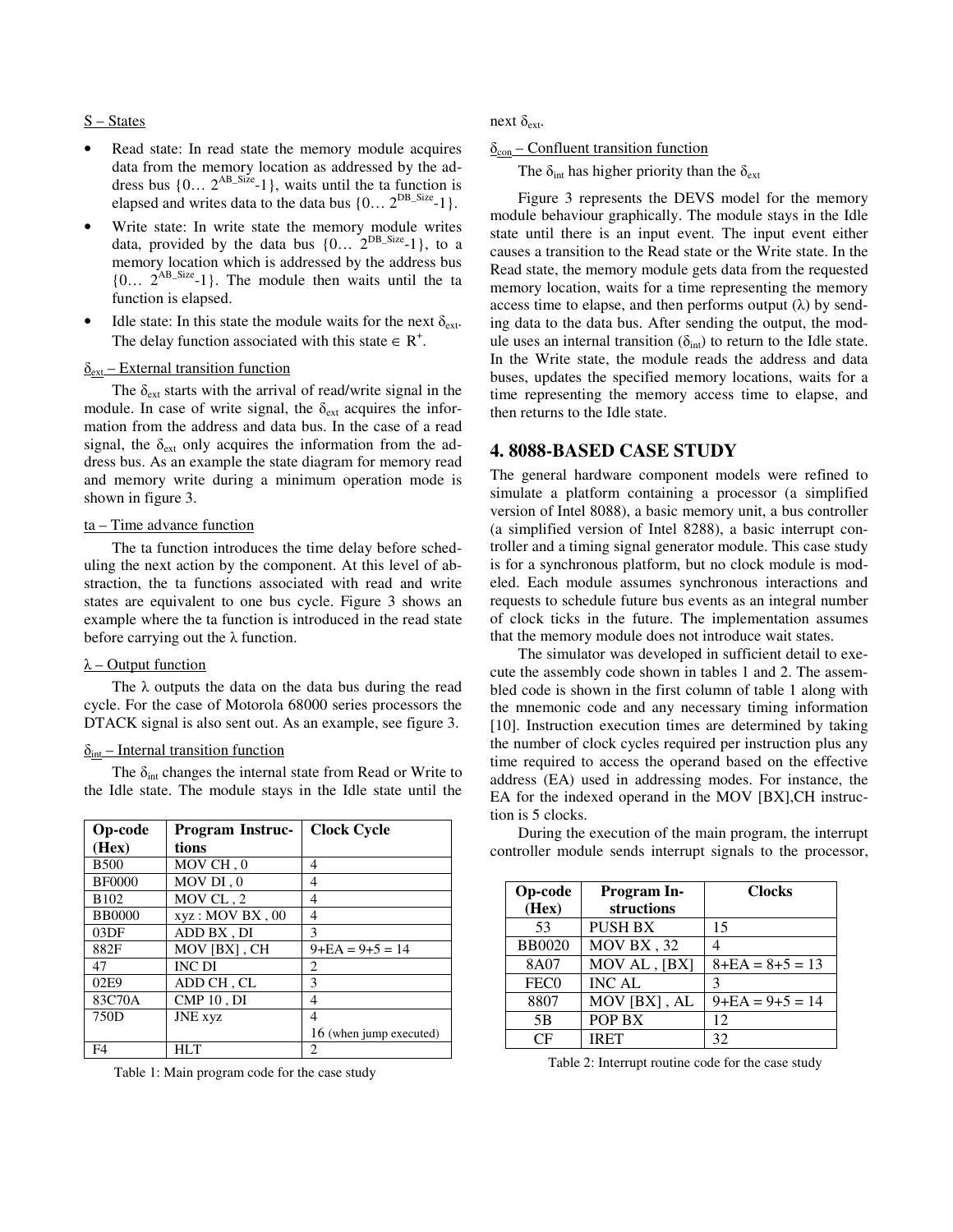

Figure 4: Block diagram showing time publish/subscribe attributes

resulting in the execution of the interrupt routine shown in table 2. The processor's interrupt behaviour includes checking the interrupt flag; pushing the IP, CS and IF; sending the interrupt acknowledge to the interrupt controller; reading the vector type from the interrupt controller; calculating the starting address for the interrupt routine residing in the memory, and clearing the instruction queue. The interrupt routine used in the case study increments a variable stored in the memory.

The timing information for the interrupt routine is also shown in Table 2 [10]. A time unit of the simulator is assumed to be one (system) clock cycle, and one processor bus cycle is assumed to be four clock cycles. The timing details of the execution unit of the processor are implemented to one clock cycle accuracy. Within a processor bus cycle, the system timing details are not implemented accurately. This lack of accuracy is irrelevant, since the processor control unit dictates the overall timing behaviour of the system.

Components of the simulator are defined as HLA federates, and figure 4 shows the attributes (information) communicated through input and output ports of the DEVS models of the components. For instance, the memory module publishes data values (the *Data\_Memory* attribute) as outputs, to which the processor module subscribes as inputs.

The federates exchange attributes using the RTI publish and subscribe services. When a federate publishes attribute data, all federates subscribed to that attribute are notified. This allows the coupling of the DEVS atomic models to be realized using RTI services.

The memory module implementation is based on the DEVS specification presented in Section 3. RTI services are used to communicate events between atomic models and to manage time advances. Therefore, the implementation does not require a DEVS simulation engine for this support.

The memory module is passive, and responds to events from the RTI. In the Idle state, the module has no pending work to perform. The memory module's  $\delta_{ext}$  function is activated by the arrival of subscribed data. The function is implemented as a case statement that performs the appropriate processing based on the attribute received. For example, suppose that the memory module is Idle when the processor initiates a memory read operation. The processor does this by publishing a *ControlToMem\_Processor* attribute, which is one of the attributes subscribed by the memory module. The attribute includes information about whether the access is a read or write operation, and the relevant memory address. The memory model must not return the requested data immediately, but must follow the bus protocol. The module enters the Read state, and waits for one memory read bus cycle (4 clock ticks) to lapse. Upon entering the Read state, ta function is activated to request a time advance of 4 clock ticks using the RTI time management services. The RTI controls time advance among the federates, and when appropriate, sends a *TimeAdvanceGrant* to the memory module indicating that it has waited the requested amount of time. The memory module responds by activating the  $\lambda$